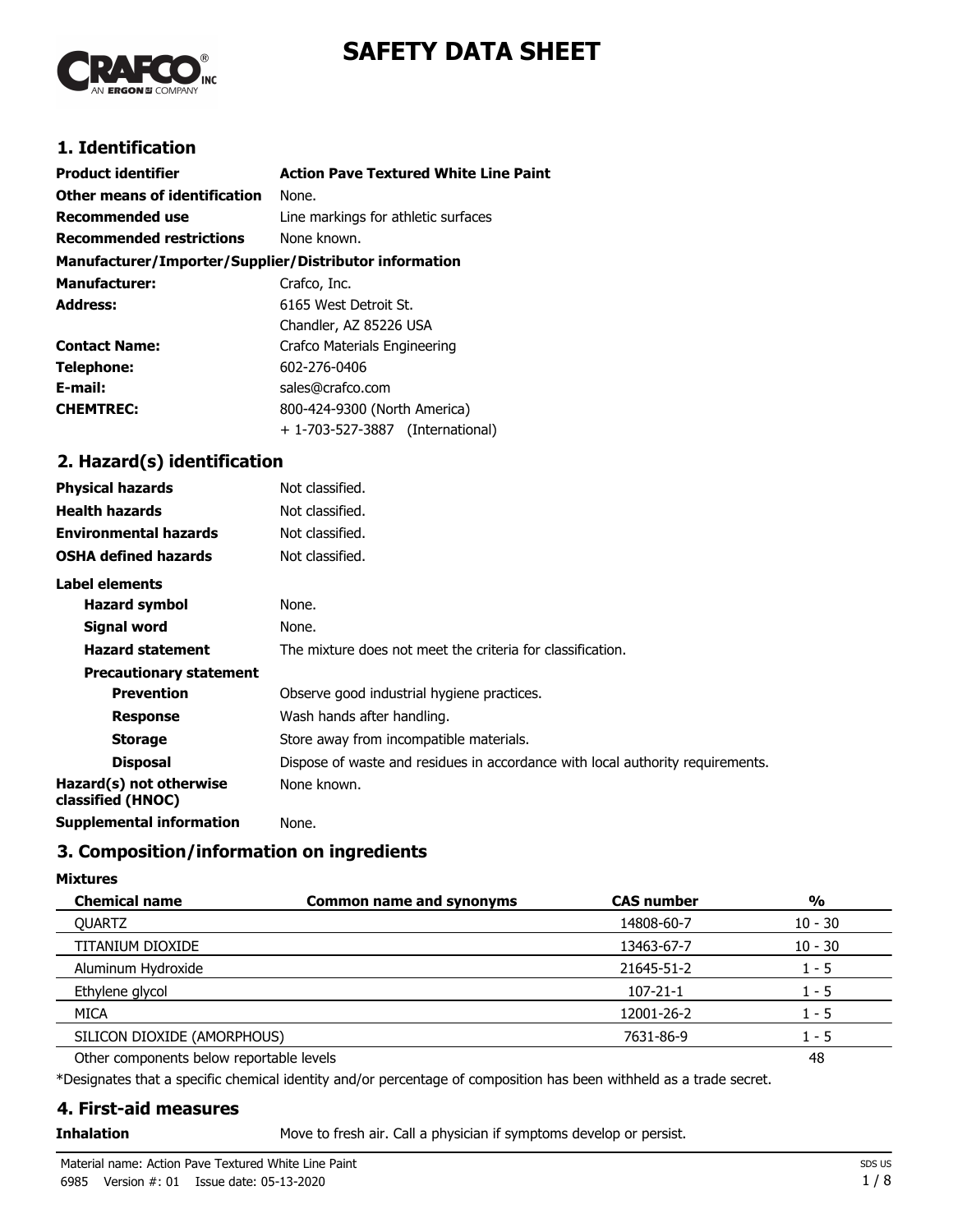| <b>Skin contact</b>                                                                 | Wash off with soap and water. Get medical attention if irritation develops and persists.                            |
|-------------------------------------------------------------------------------------|---------------------------------------------------------------------------------------------------------------------|
| Eye contact                                                                         | Rinse with water. Get medical attention if irritation develops and persists.                                        |
| <b>Ingestion</b>                                                                    | IF SWALLOWED: Immediately call a POISON CENTER or doctor/physician.                                                 |
| <b>Most important</b><br>symptoms/effects, acute and<br>delayed                     | Direct contact with eyes may cause temporary irritation.                                                            |
| <b>Indication of immediate</b><br>medical attention and special<br>treatment needed | Treat symptomatically.                                                                                              |
| <b>General information</b>                                                          | Ensure that medical personnel are aware of the material(s) involved, and take precautions to<br>protect themselves. |

## **5. Fire-fighting measures**

| Suitable extinguishing media                                        | Water fog. Foam. Dry chemical powder. Carbon dioxide (CO2).                                   |
|---------------------------------------------------------------------|-----------------------------------------------------------------------------------------------|
| Unsuitable extinguishing<br>media                                   | Do not use water jet as an extinguisher, as this will spread the fire.                        |
| Specific hazards arising from<br>the chemical                       | During fire, gases hazardous to health may be formed.                                         |
| Special protective equipment<br>and precautions for<br>firefighters | Self-contained breathing apparatus and full protective clothing must be worn in case of fire. |
| <b>Fire fighting</b><br>equipment/instructions                      | Move containers from fire area if you can do so without risk.                                 |
| <b>Specific methods</b>                                             | Use standard firefighting procedures and consider the hazards of other involved materials.    |
| <b>General fire hazards</b>                                         | No unusual fire or explosion hazards noted.                                                   |

## **6. Accidental release measures**

| <b>Personal precautions,</b><br>protective equipment and<br>emergency procedures | Keep unnecessary personnel away. For personal protection, see section 8 of the SDS.                                                                                                                                            |
|----------------------------------------------------------------------------------|--------------------------------------------------------------------------------------------------------------------------------------------------------------------------------------------------------------------------------|
| <b>Methods and materials for</b><br>containment and cleaning up                  | Large Spills: Dike the spilled material, where this is possible. Absorb in vermiculite, dry sand or<br>earth and place into containers.                                                                                        |
|                                                                                  | Small Spills: Wipe up with absorbent material (e.g. cloth, fleece). Clean surface thoroughly to<br>remove residual contamination.                                                                                              |
|                                                                                  | Never return spills to original containers for re-use. For waste disposal, see section 13 of the SDS.<br>Sweep up or gather material and place in appropriate container for disposal. Prevent product from<br>entering drains. |
| <b>Environmental precautions</b>                                                 | Avoid discharge into drains, water courses or onto the ground.                                                                                                                                                                 |
| 7. Handling and storage                                                          |                                                                                                                                                                                                                                |
| <b>Precautions for safe handling</b>                                             | Avoid prolonged exposure. Always remove using wet methods only.                                                                                                                                                                |
| Conditions for safe storage,<br>including any                                    | Store in tightly closed container. Store away from strong oxidizers. Store away from incompatible<br>materials (see Section 10 of the SDS).                                                                                    |

**incompatibilities**

## **8. Exposure controls/personal protection**

## **Occupational exposure limits**

The following constituents are the only constituents of the product which have a PEL, TLV or other recommended exposure limit. At this time, the other constituents have no known exposure limits.

## **US. OSHA Table Z-1 Limits for Air Contaminants (29 CFR 1910.1000)**

| <b>Components</b>                    | Type | <b>Value</b>           | Form             |
|--------------------------------------|------|------------------------|------------------|
| QUARTZ (CAS 14808-60-7)              | PEL  | $0.05 \,\mathrm{mg/m}$ | Respirable dust. |
| TITANIUM DIOXIDE (CAS<br>13463-67-7) | PEL  | $15 \text{ mg/m}$      | Total dust.      |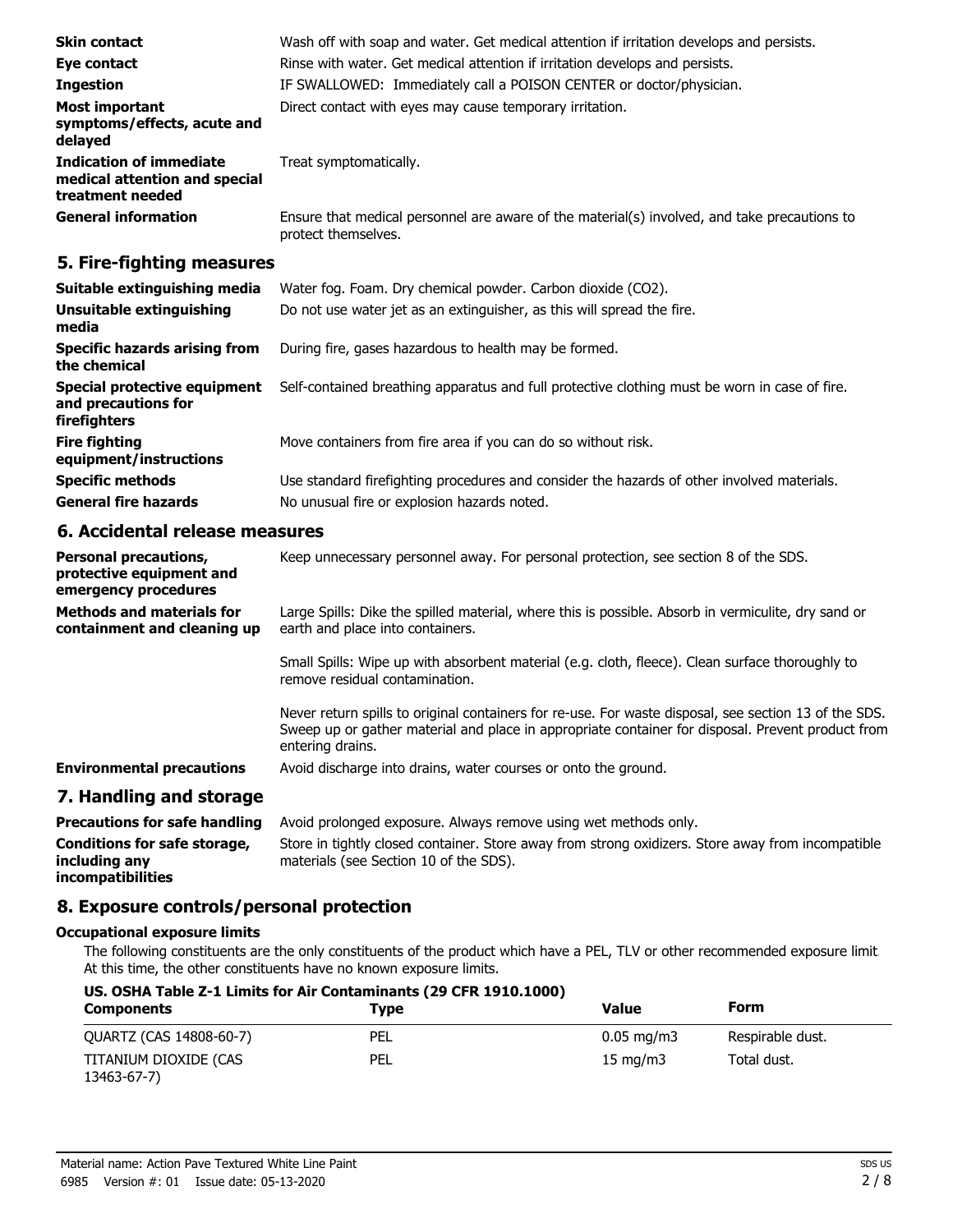# **US. OSHA Table Z-3 (29 CFR 1910.1000)**

| <b>Components</b>                                  | <b>Type</b> | <b>Value</b>     | Form                 |
|----------------------------------------------------|-------------|------------------|----------------------|
| Aluminum Hydroxide (CAS<br>21645-51-2)             | <b>TWA</b>  | 5 mg/m $3$       | Respirable fraction. |
|                                                    |             | 15 mg/m3         | Total dust.          |
|                                                    |             | 50 mppcf         | Total dust.          |
|                                                    |             | 15 mppcf         | Respirable fraction. |
| MICA (CAS 12001-26-2)                              | <b>TWA</b>  | 20 mppcf         |                      |
| QUARTZ (CAS 14808-60-7)                            | <b>TWA</b>  | $0.1$ mg/m3      | Respirable.          |
|                                                    |             | 2.4 mppcf        | Respirable.          |
| SILICON DIOXIDE<br>(AMORPHOUS) (CAS<br>7631-86-9)  | <b>TWA</b>  | $0.8$ mg/m3      |                      |
|                                                    |             | 20 mppcf         |                      |
| TITANIUM DIOXIDE (CAS<br>13463-67-7)               | <b>TWA</b>  | $5 \text{ mg/m}$ | Respirable fraction. |
|                                                    |             | 15 mg/m3         | Total dust.          |
|                                                    |             | 50 mppcf         | Total dust.          |
|                                                    |             | 15 mppcf         | Respirable fraction. |
| <b>US. ACGIH Threshold Limit Values</b>            |             |                  |                      |
| <b>Components</b>                                  | <b>Type</b> | <b>Value</b>     | <b>Form</b>          |
| Aluminum Hydroxide (CAS<br>21645-51-2)             | <b>TWA</b>  | 1 mg/m $3$       | Respirable fraction. |
| Ethylene glycol (CAS<br>$107 - 21 - 1$             | <b>STEL</b> | 10 mg/m3         | Aerosol, inhalable.  |
|                                                    |             | 50 ppm           | Vapor fraction       |
|                                                    | <b>TWA</b>  | 25 ppm           | Vapor fraction       |
| MICA (CAS 12001-26-2)                              | <b>TWA</b>  | $3$ mg/m $3$     | Respirable fraction. |
| QUARTZ (CAS 14808-60-7)                            | <b>TWA</b>  | $0.025$ mg/m3    | Respirable fraction. |
| TITANIUM DIOXIDE (CAS<br>13463-67-7)               | <b>TWA</b>  | 10 mg/m3         |                      |
| <b>US. NIOSH: Pocket Guide to Chemical Hazards</b> |             |                  |                      |
| <b>Components</b>                                  | <b>Type</b> | <b>Value</b>     | Form                 |
| MICA (CAS 12001-26-2)                              | <b>TWA</b>  | $3$ mg/m $3$     | Respirable.          |

|                                                   | .   |                        | .                |  |
|---------------------------------------------------|-----|------------------------|------------------|--|
| QUARTZ (CAS 14808-60-7)                           | TWA | $0.05 \,\mathrm{mg/m}$ | Respirable dust. |  |
| SILICON DIOXIDE<br>(AMORPHOUS) (CAS<br>7631-86-9) | TWA | $6 \text{ mg/m}$       |                  |  |

**Biological limit values** No biological exposure limits noted for the ingredient(s). Provide adequate ventilation, including appropriate local extraction, to ensure that the defined occupational exposure limit is not exceeded. **Appropriate engineering controls Individual protection measures, such as personal protective equipment Eye/face protection** Wear safety glasses with side shields (or goggles). **Skin protection Hand protection** Wear appropriate chemical resistant gloves.

**Other** Wear appropriate chemical resistant clothing.

**Respiratory protection** In case of insufficient ventilation, wear suitable respiratory equipment.

**Thermal hazards** Wear appropriate thermal protective clothing, when necessary.

Always observe good personal hygiene measures, such as washing after handling the material and before eating, drinking, and/or smoking. Routinely wash work clothing and protective equipment to remove contaminants. **General hygiene considerations**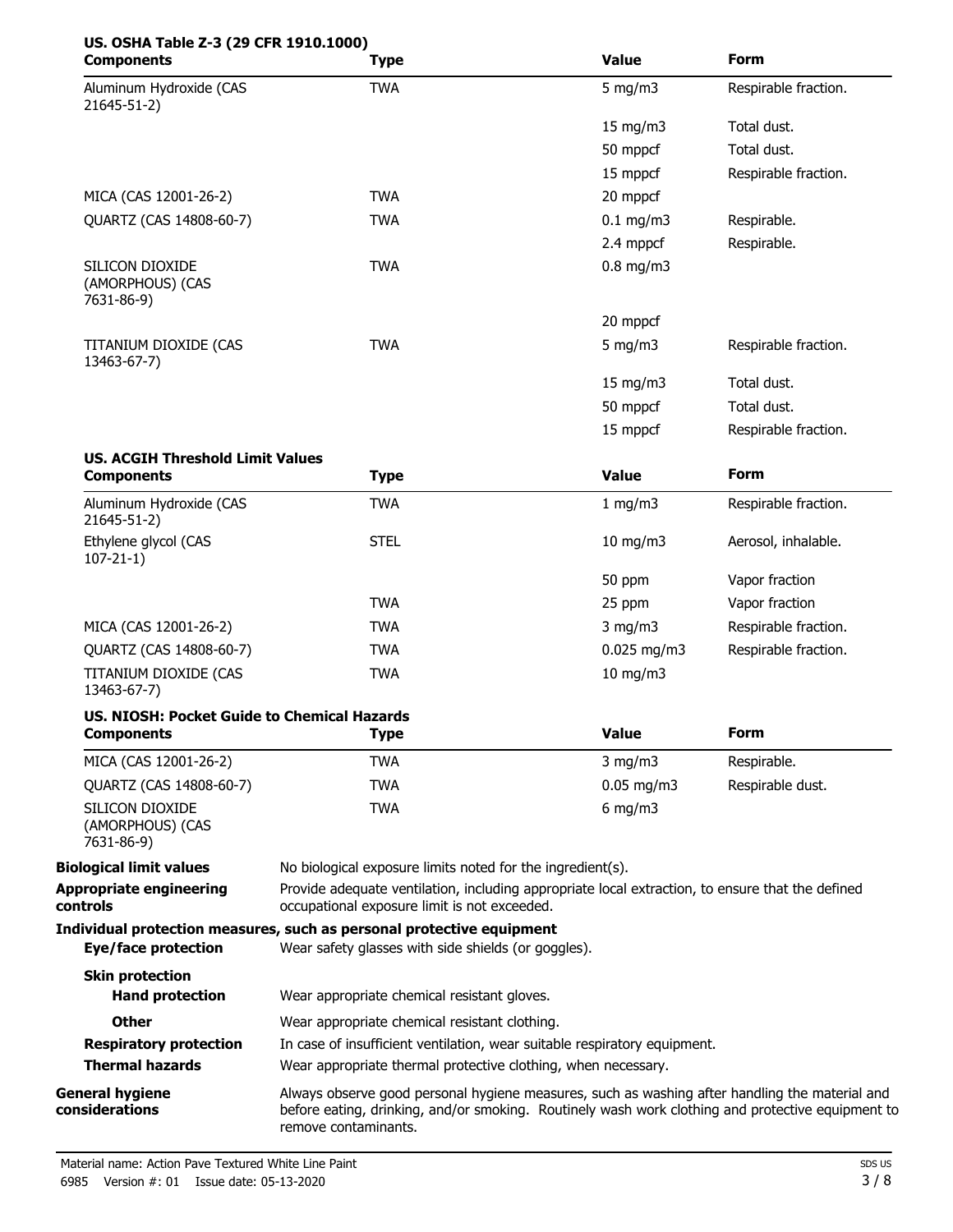## **9. Physical and chemical properties**

| <b>Appearance</b>                                   | Liquid.                                  |  |
|-----------------------------------------------------|------------------------------------------|--|
| <b>Physical state</b>                               | Liquid.                                  |  |
| <b>Form</b>                                         | Liquid.                                  |  |
| Color                                               | White.                                   |  |
| Odor                                                | Slight Acrylic.                          |  |
| <b>Odor threshold</b>                               | Not available.                           |  |
| рH                                                  | Not available.                           |  |
| <b>Melting point/freezing point</b>                 | Not available.                           |  |
| <b>Initial boiling point and</b><br>boiling range   | 212 - 220 °F (100 - 104.44 °C) estimated |  |
| <b>Flash point</b>                                  | > 210.0 °F (> 98.9 °C) Not applicable.   |  |
| <b>Evaporation rate</b>                             | Not available.                           |  |
| <b>Flammability (solid, gas)</b>                    | Not applicable.                          |  |
| <b>Upper/lower flammability or explosive limits</b> |                                          |  |
| <b>Flammability limit - lower</b><br>(9/6)          | Not available.                           |  |
| <b>Flammability limit -</b><br>upper $(% )$         | Not available.                           |  |
| <b>Explosive limit - lower</b><br>(9/6)             | Not available.                           |  |
| <b>Explosive limit - upper</b><br>(9/6)             | Not available.                           |  |
| Vapor pressure                                      | Not available.                           |  |
| <b>Vapor density</b>                                | Not available.                           |  |
| <b>Relative density</b>                             | 0.98                                     |  |
| Solubility(ies)                                     |                                          |  |
| <b>Solubility (water)</b>                           | Not available.                           |  |
| <b>Partition coefficient</b><br>(n-octanol/water)   | Not available.                           |  |
| <b>Auto-ignition temperature</b>                    | Not available.                           |  |
| <b>Decomposition temperature</b>                    | Not available.                           |  |
| <b>Viscosity</b>                                    | Not available.                           |  |
| <b>Other information</b>                            |                                          |  |
| <b>Explosive properties</b>                         | Not explosive.                           |  |
| <b>Flammability class</b>                           | Combustible IIIB estimated               |  |
| <b>Oxidizing properties</b>                         | Not oxidizing.                           |  |
|                                                     |                                          |  |

## **10. Stability and reactivity**

| <b>Reactivity</b>                            | The product is stable and non-reactive under normal conditions of use, storage and transport.                              |
|----------------------------------------------|----------------------------------------------------------------------------------------------------------------------------|
| <b>Chemical stability</b>                    | Material is stable under normal conditions.                                                                                |
| <b>Possibility of hazardous</b><br>reactions | No dangerous reaction known under conditions of normal use.                                                                |
| <b>Conditions to avoid</b>                   | Keep away from heat, hot surfaces, sparks, open flames and other ignition sources. Contact with<br>incompatible materials. |
| <b>Incompatible materials</b>                | Strong oxidizing agents.                                                                                                   |
| <b>Hazardous decomposition</b><br>products   | No hazardous decomposition products are known.                                                                             |

## **11. Toxicological information**

#### **Information on likely routes of exposure**

| <b>Inhalation</b> | Prolonged inhalation may be harmful.                 |
|-------------------|------------------------------------------------------|
| Skin contact      | No adverse effects due to skin contact are expected. |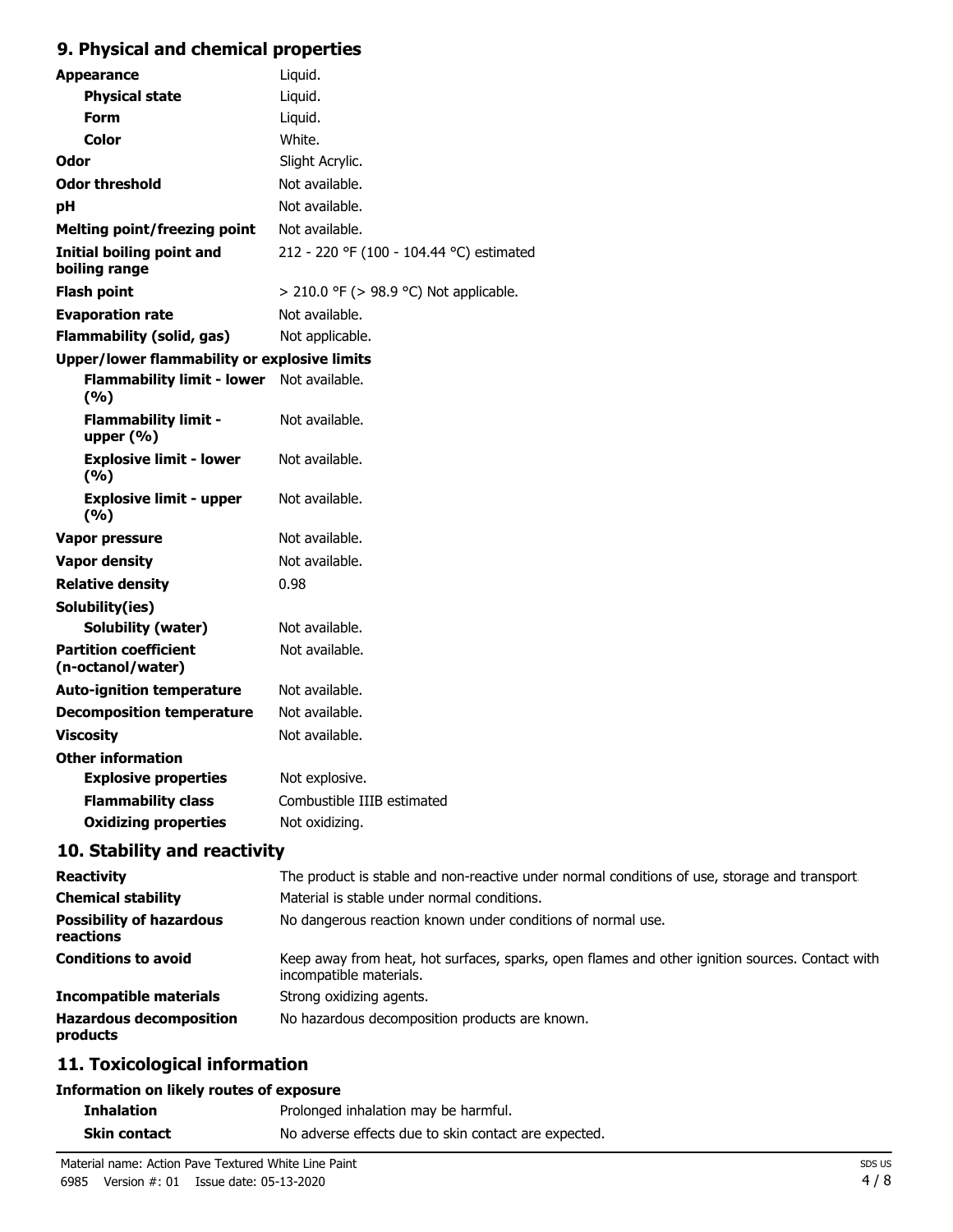| Eye contact                                                                                                                                                                   | Direct contact with eyes may cause temporary irritation.                                                                                                                                              |                                                                                                                         |                     |  |
|-------------------------------------------------------------------------------------------------------------------------------------------------------------------------------|-------------------------------------------------------------------------------------------------------------------------------------------------------------------------------------------------------|-------------------------------------------------------------------------------------------------------------------------|---------------------|--|
| <b>Ingestion</b>                                                                                                                                                              | Expected to be a low ingestion hazard.                                                                                                                                                                |                                                                                                                         |                     |  |
| <b>Symptoms related to the</b><br>physical, chemical and<br>toxicological characteristics                                                                                     | Direct contact with eyes may cause temporary irritation.                                                                                                                                              |                                                                                                                         |                     |  |
| <b>Information on toxicological effects</b>                                                                                                                                   |                                                                                                                                                                                                       |                                                                                                                         |                     |  |
| <b>Acute toxicity</b>                                                                                                                                                         | Not known.                                                                                                                                                                                            |                                                                                                                         |                     |  |
| <b>Components</b>                                                                                                                                                             | <b>Species</b>                                                                                                                                                                                        |                                                                                                                         | <b>Test Results</b> |  |
| Aluminum Hydroxide (CAS 21645-51-2)                                                                                                                                           |                                                                                                                                                                                                       |                                                                                                                         |                     |  |
| <u>Acute</u>                                                                                                                                                                  |                                                                                                                                                                                                       |                                                                                                                         |                     |  |
| Oral                                                                                                                                                                          |                                                                                                                                                                                                       |                                                                                                                         |                     |  |
| LD50                                                                                                                                                                          | Rat                                                                                                                                                                                                   |                                                                                                                         | > 5000 mg/kg        |  |
| Ethylene glycol (CAS 107-21-1)                                                                                                                                                |                                                                                                                                                                                                       |                                                                                                                         |                     |  |
| <u>Acute</u>                                                                                                                                                                  |                                                                                                                                                                                                       |                                                                                                                         |                     |  |
| <b>Dermal</b>                                                                                                                                                                 |                                                                                                                                                                                                       |                                                                                                                         |                     |  |
| LD50                                                                                                                                                                          | Rabbit                                                                                                                                                                                                |                                                                                                                         | 9530 mg/kg          |  |
| Oral                                                                                                                                                                          |                                                                                                                                                                                                       |                                                                                                                         |                     |  |
| LD50                                                                                                                                                                          | Rat                                                                                                                                                                                                   |                                                                                                                         | 5.89 g/kg           |  |
| SILICON DIOXIDE (AMORPHOUS) (CAS 7631-86-9)                                                                                                                                   |                                                                                                                                                                                                       |                                                                                                                         |                     |  |
| <u>Acute</u>                                                                                                                                                                  |                                                                                                                                                                                                       |                                                                                                                         |                     |  |
| Oral                                                                                                                                                                          |                                                                                                                                                                                                       |                                                                                                                         |                     |  |
| LD50                                                                                                                                                                          | Rat                                                                                                                                                                                                   |                                                                                                                         | > 22500 mg/kg       |  |
| <b>Skin corrosion/irritation</b>                                                                                                                                              | Prolonged skin contact may cause temporary irritation.                                                                                                                                                |                                                                                                                         |                     |  |
| Serious eye damage/eye<br>irritation                                                                                                                                          | Direct contact with eyes may cause temporary irritation.                                                                                                                                              |                                                                                                                         |                     |  |
| Respiratory or skin sensitization                                                                                                                                             |                                                                                                                                                                                                       |                                                                                                                         |                     |  |
| <b>Respiratory sensitization</b>                                                                                                                                              | Not a respiratory sensitizer.                                                                                                                                                                         |                                                                                                                         |                     |  |
| <b>Skin sensitization</b>                                                                                                                                                     | This product is not expected to cause skin sensitization.                                                                                                                                             |                                                                                                                         |                     |  |
| <b>Germ cell mutagenicity</b>                                                                                                                                                 | No data available to indicate product or any components present at greater than 0.1% are<br>mutagenic or genotoxic.                                                                                   |                                                                                                                         |                     |  |
| Carcinogenicity                                                                                                                                                               | This product contains crystalline silica. Silica is a known carcinogen; however in this encapsulated<br>form the normal routes of exposure are unavailable.                                           |                                                                                                                         |                     |  |
|                                                                                                                                                                               | <b>IARC Monographs. Overall Evaluation of Carcinogenicity</b>                                                                                                                                         |                                                                                                                         |                     |  |
| QUARTZ (CAS 14808-60-7)<br>SILICON DIOXIDE (AMORPHOUS) (CAS 7631-86-9)<br>TITANIUM DIOXIDE (CAS 13463-67-7)<br>OSHA Specifically Regulated Substances (29 CFR 1910.1001-1052) |                                                                                                                                                                                                       | 1 Carcinogenic to humans.<br>3 Not classifiable as to carcinogenicity to humans.<br>2B Possibly carcinogenic to humans. |                     |  |
| QUARTZ (CAS 14808-60-7)                                                                                                                                                       |                                                                                                                                                                                                       | Cancer                                                                                                                  |                     |  |
|                                                                                                                                                                               | US. National Toxicology Program (NTP) Report on Carcinogens                                                                                                                                           |                                                                                                                         |                     |  |
| QUARTZ (CAS 14808-60-7)                                                                                                                                                       |                                                                                                                                                                                                       | Known To Be Human Carcinogen.                                                                                           |                     |  |
| <b>Reproductive toxicity</b>                                                                                                                                                  | This product is not expected to cause reproductive or developmental effects.                                                                                                                          |                                                                                                                         |                     |  |
| <b>Specific target organ toxicity</b><br>- single exposure                                                                                                                    | Not classified.                                                                                                                                                                                       |                                                                                                                         |                     |  |
| <b>Specific target organ toxicity</b><br>- repeated exposure                                                                                                                  | Not classified.                                                                                                                                                                                       |                                                                                                                         |                     |  |
| <b>Aspiration hazard</b>                                                                                                                                                      | Not an aspiration hazard.                                                                                                                                                                             |                                                                                                                         |                     |  |
| <b>Chronic effects</b>                                                                                                                                                        | Prolonged inhalation may be harmful. Prolonged exposure may cause chronic effects.                                                                                                                    |                                                                                                                         |                     |  |
| 12. Ecological information                                                                                                                                                    |                                                                                                                                                                                                       |                                                                                                                         |                     |  |
| <b>Ecotoxicity</b>                                                                                                                                                            | The product is not classified as environmentally hazardous. However, this does not exclude the<br>possibility that large or frequent spills can have a harmful or damaging effect on the environment. |                                                                                                                         |                     |  |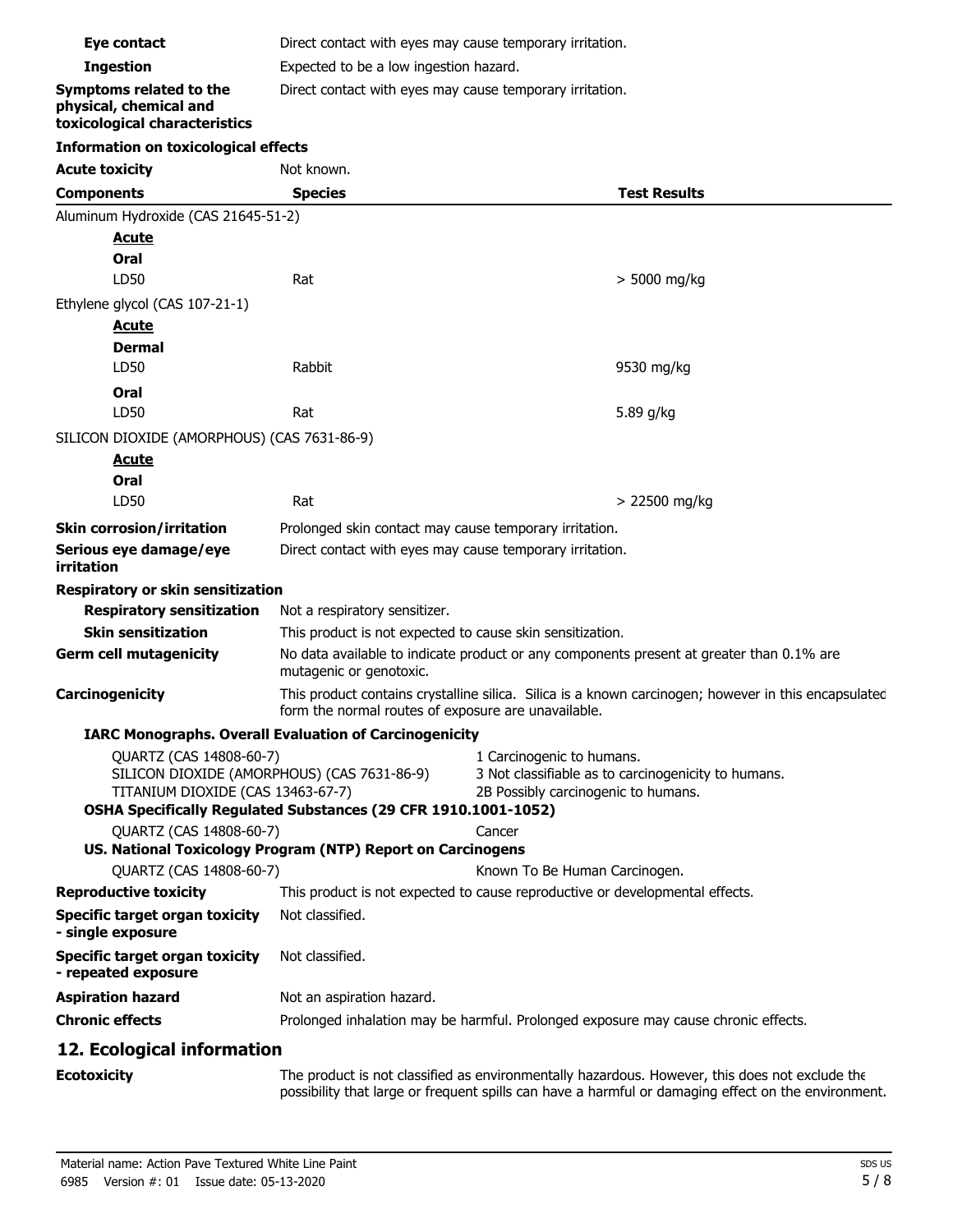| <b>Product</b>                                                       |                                                                                                                                                                                                     | <b>Species</b>                                                                                                                                                                                                         | <b>Test Results</b>                |  |  |
|----------------------------------------------------------------------|-----------------------------------------------------------------------------------------------------------------------------------------------------------------------------------------------------|------------------------------------------------------------------------------------------------------------------------------------------------------------------------------------------------------------------------|------------------------------------|--|--|
| Action Pave Textured White Line Paint                                |                                                                                                                                                                                                     |                                                                                                                                                                                                                        |                                    |  |  |
| Aquatic                                                              |                                                                                                                                                                                                     |                                                                                                                                                                                                                        |                                    |  |  |
| Crustacea                                                            | <b>EC50</b>                                                                                                                                                                                         | Daphnia                                                                                                                                                                                                                | 5000 mg/l, 48 hours estimated      |  |  |
| Fish                                                                 | <b>LC50</b>                                                                                                                                                                                         | Fish                                                                                                                                                                                                                   | 4978.6597 mg/l, 96 hours estimated |  |  |
| <b>Components</b>                                                    |                                                                                                                                                                                                     | <b>Species</b>                                                                                                                                                                                                         | <b>Test Results</b>                |  |  |
| Ethylene glycol (CAS 107-21-1)                                       |                                                                                                                                                                                                     |                                                                                                                                                                                                                        |                                    |  |  |
| <b>Aquatic</b>                                                       |                                                                                                                                                                                                     |                                                                                                                                                                                                                        |                                    |  |  |
| Fish                                                                 | <b>LC50</b>                                                                                                                                                                                         | Fathead minnow (Pimephales promelas) 8050 mg/l, 96 hours                                                                                                                                                               |                                    |  |  |
| Persistence and degradability                                        |                                                                                                                                                                                                     | No data is available on the degradability of any ingredients in the mixture.                                                                                                                                           |                                    |  |  |
| <b>Bioaccumulative potential</b>                                     |                                                                                                                                                                                                     |                                                                                                                                                                                                                        |                                    |  |  |
| Partition coefficient n-octanol / water (log Kow)<br>Ethylene glycol |                                                                                                                                                                                                     | $-1.36$                                                                                                                                                                                                                |                                    |  |  |
| Mobility in soil                                                     |                                                                                                                                                                                                     | No data available.                                                                                                                                                                                                     |                                    |  |  |
| <b>Other adverse effects</b>                                         |                                                                                                                                                                                                     | The product contains volatile organic compounds which have a photochemical ozone creation<br>potential.                                                                                                                |                                    |  |  |
| 13. Disposal considerations                                          |                                                                                                                                                                                                     |                                                                                                                                                                                                                        |                                    |  |  |
| <b>Disposal instructions</b>                                         |                                                                                                                                                                                                     | Collect and reclaim or dispose in sealed containers at licensed waste disposal site.                                                                                                                                   |                                    |  |  |
| <b>Local disposal regulations</b>                                    |                                                                                                                                                                                                     | Dispose in accordance with all applicable regulations.                                                                                                                                                                 |                                    |  |  |
| Hazardous waste code                                                 |                                                                                                                                                                                                     | The waste code should be assigned in discussion between the user, the producer and the waste<br>disposal company.                                                                                                      |                                    |  |  |
| <b>Waste from residues /</b><br>unused products                      |                                                                                                                                                                                                     | Dispose of in accordance with local regulations. Empty containers or liners may retain some product<br>residues. This material and its container must be disposed of in a safe manner (see: Disposal<br>instructions). |                                    |  |  |
| Contaminated packaging                                               | Since emptied containers may retain product residue, follow label warnings even after container is<br>emptied. Empty containers should be taken to an approved waste handling site for recycling or |                                                                                                                                                                                                                        |                                    |  |  |

## **14. Transport information**

#### **DOT**

Not regulated as dangerous goods.

#### **IATA**

Not regulated as dangerous goods.

#### **IMDG**

Not regulated as dangerous goods.

#### **Transport in bulk according to** Not established. **Annex II of MARPOL 73/78 and the IBC Code**

### **15. Regulatory information**

This product is not known to be a "Hazardous Chemical" as defined by the OSHA Hazard Communication Standard, 29 CFR 1910.1200. **US federal regulations**

### **TSCA Section 12(b) Export Notification (40 CFR 707, Subpt. D)**

disposal.

Not regulated.

#### **CERCLA Hazardous Substance List (40 CFR 302.4)**

Ethylene glycol (CAS 107-21-1) Listed.

#### **SARA 304 Emergency release notification**

Not regulated.

#### **OSHA Specifically Regulated Substances (29 CFR 1910.1001-1052)**

QUARTZ (CAS 14808-60-7) Cancer

lung effects immune system effects kidney effects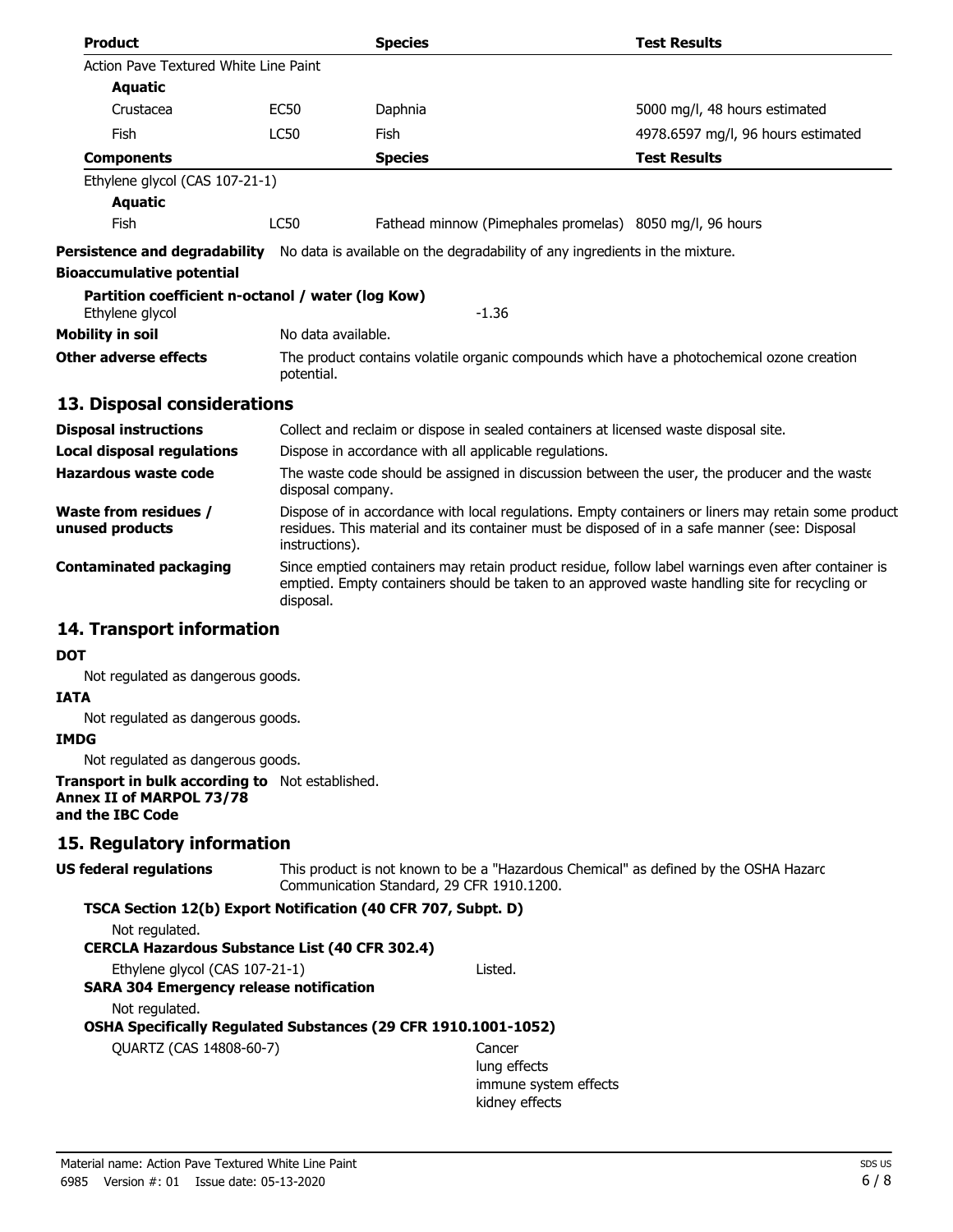## **Superfund Amendments and Reauthorization Act of 1986 (SARA)**

**SARA 302 Extremely hazardous substance**

Not listed.

| <b>Chemical name</b>                                                                                               |                                                                           | <b>CAS number</b>                                                       | % by wt.                                                                                                                                                                                                             |     |
|--------------------------------------------------------------------------------------------------------------------|---------------------------------------------------------------------------|-------------------------------------------------------------------------|----------------------------------------------------------------------------------------------------------------------------------------------------------------------------------------------------------------------|-----|
| Ethylene glycol                                                                                                    |                                                                           | $107 - 21 - 1$                                                          | $1 - 5$                                                                                                                                                                                                              |     |
| <b>Other federal regulations</b>                                                                                   |                                                                           |                                                                         |                                                                                                                                                                                                                      |     |
| Clean Air Act (CAA) Section 112 Hazardous Air Pollutants (HAPs) List                                               |                                                                           |                                                                         |                                                                                                                                                                                                                      |     |
| Ethylene glycol (CAS 107-21-1)<br>Clean Air Act (CAA) Section 112(r) Accidental Release Prevention (40 CFR 68.130) |                                                                           |                                                                         |                                                                                                                                                                                                                      |     |
| Not regulated.                                                                                                     |                                                                           |                                                                         |                                                                                                                                                                                                                      |     |
| <b>Safe Drinking Water Act</b><br>(SDWA)                                                                           | Not regulated.                                                            |                                                                         |                                                                                                                                                                                                                      |     |
| <b>US state regulations</b>                                                                                        |                                                                           |                                                                         |                                                                                                                                                                                                                      |     |
| <b>California Proposition 65</b>                                                                                   |                                                                           |                                                                         |                                                                                                                                                                                                                      |     |
|                                                                                                                    | to www.P65Warnings.ca.gov.                                                | cause birth defects or other reproductive harm. For more information go | <b>WARNING:</b> This product can expose you to chemicals including TITANIUM DIOXIDE, which is known to the<br>State of California to cause cancer, and Ethylene glycol, which is known to the State of California to |     |
|                                                                                                                    |                                                                           | California Proposition 65 - CRT: Listed date/Carcinogenic substance     |                                                                                                                                                                                                                      |     |
| QUARTZ (CAS 14808-60-7)                                                                                            |                                                                           | Listed: October 1, 1988                                                 |                                                                                                                                                                                                                      |     |
|                                                                                                                    | TITANIUM DIOXIDE (CAS 13463-67-7)                                         | Listed: September 2, 2011                                               |                                                                                                                                                                                                                      |     |
|                                                                                                                    |                                                                           | California Proposition 65 - CRT: Listed date/Developmental toxin        |                                                                                                                                                                                                                      |     |
| Ethylene glycol (CAS 107-21-1)<br>69502.3, subd. (a))                                                              |                                                                           | Listed: June 19, 2015                                                   | US. California. Candidate Chemicals List. Safer Consumer Products Regulations (Cal. Code Regs, tit. 22,                                                                                                              |     |
| Ethylene glycol (CAS 107-21-1)<br>QUARTZ (CAS 14808-60-7)<br>TITANIUM DIOXIDE (CAS 13463-67-7)                     |                                                                           |                                                                         |                                                                                                                                                                                                                      |     |
| <b>International Inventories</b>                                                                                   |                                                                           |                                                                         |                                                                                                                                                                                                                      |     |
| Country(s) or region                                                                                               | <b>Inventory name</b>                                                     |                                                                         | On inventory (yes/no)*                                                                                                                                                                                               |     |
| Australia                                                                                                          |                                                                           | Australian Inventory of Chemical Substances (AICS)                      |                                                                                                                                                                                                                      | Yes |
| Canada                                                                                                             |                                                                           | Domestic Substances List (DSL)                                          |                                                                                                                                                                                                                      | Yes |
| Canada                                                                                                             |                                                                           | Non-Domestic Substances List (NDSL)                                     |                                                                                                                                                                                                                      | No  |
| China                                                                                                              |                                                                           | Inventory of Existing Chemical Substances in China (IECSC)              |                                                                                                                                                                                                                      | Yes |
| Europe                                                                                                             | European Inventory of Existing Commercial Chemical Substances<br>(EINECS) |                                                                         |                                                                                                                                                                                                                      | Yes |
| Europe                                                                                                             |                                                                           | European List of Notified Chemical Substances (ELINCS)                  |                                                                                                                                                                                                                      |     |
| Japan                                                                                                              |                                                                           | Inventory of Existing and New Chemical Substances (ENCS)                |                                                                                                                                                                                                                      | Yes |
| Korea                                                                                                              | Existing Chemicals List (ECL)                                             |                                                                         |                                                                                                                                                                                                                      | Yes |
| New Zealand                                                                                                        | New Zealand Inventory                                                     |                                                                         |                                                                                                                                                                                                                      | Yes |
| Philippines                                                                                                        | Philippine Inventory of Chemicals and Chemical Substances<br>(PICCS)      |                                                                         |                                                                                                                                                                                                                      | Yes |
| Taiwan                                                                                                             |                                                                           | Taiwan Chemical Substance Inventory (TCSI)                              |                                                                                                                                                                                                                      | Yes |
| United States & Puerto Rico                                                                                        |                                                                           | Toxic Substances Control Act (TSCA) Inventory                           | *A "Yes" indicates that all components of this product comply with the inventory requirements administered by the governing country(s)                                                                               | Yes |

A "No" indicates that one or more components of the product are not listed or exempt from listing on the inventory administered by the governing country(s).

## **16. Other information, including date of preparation or last revision**

| Issue date          | 05-13-2020                                     |
|---------------------|------------------------------------------------|
| <b>Version #</b>    | 01                                             |
| <b>NFPA ratings</b> | Health: 1<br>Flammability: 1<br>Instability: 0 |